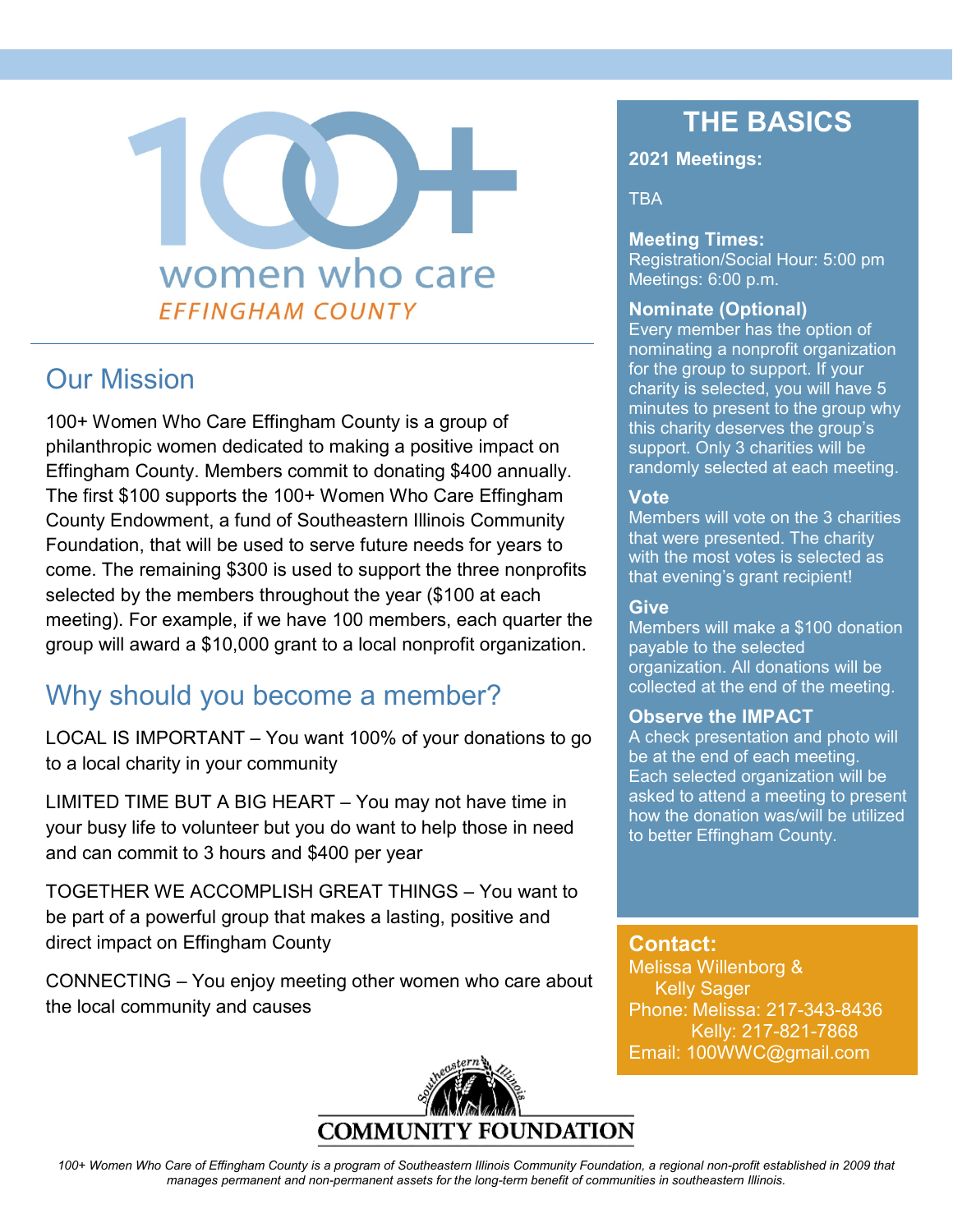

## **2021 Membership Commitment Form**

| Name (required)                                                                                                                                                      |                             |        |                   |
|----------------------------------------------------------------------------------------------------------------------------------------------------------------------|-----------------------------|--------|-------------------|
| Street (required)                                                                                                                                                    |                             |        |                   |
| City, State, Zip (required)                                                                                                                                          |                             |        |                   |
|                                                                                                                                                                      | Cell Phone                  |        |                   |
| Email ___________________________________                                                                                                                            |                             |        |                   |
|                                                                                                                                                                      |                             |        |                   |
| Nonprofit Organization Affiliations (if applicable)_____________________________                                                                                     |                             |        |                   |
|                                                                                                                                                                      |                             |        |                   |
| Preferred Contact Method (required): Email Text                                                                                                                      |                             | Postal | <b>Phone Call</b> |
| I am a new member                                                                                                                                                    | I am renewing my membership |        |                   |
| I am enclosing my \$100 endowment payment                                                                                                                            |                             |        |                   |
| I am enclosing \$400 for my endowment AND all three meeting donations.<br>(The Community Foundation will issue checks to the selected organizations on your behalf.) |                             |        |                   |

By signing below, I am committing to contributing \$400 per year to join 100+ Women Who Care of Effingham County. This includes a \$100 contribution for the 100+ Women Who Care of Effingham County Endowment plus three (3) quarterly contributions of \$100 each to the nonprofit organization serving Effingham County that is chosen by the membership of 100+ Women Who Care. I agree to honor my commitment even if I am not fond of the charity chosen. If I am unable to attend a quarterly meeting, I will give my check (which will serve as my proxy vote) to another member to deliver on my behalf or send my check to Southeastern Illinois Community Foundation.

Printed Name

Signature Date

To join, complete this membership form and mail with a \$100 check made payable to **100+ Women Who Care Effingham County**; c/o Southeastern Illinois Community Foundation; P.O. Box 1211; Effingham, IL 62401. For tax purposes, your charitable donation will be applied in the calendar year that you submit this form.



*100+ Women Who Care Effingham County is a program of Southeastern Illinois Community Foundation, a regional nonprofit established in 2009 that manages permanent and non-permanent assets for the long-term benefit of communities in southeastern Illinois.*